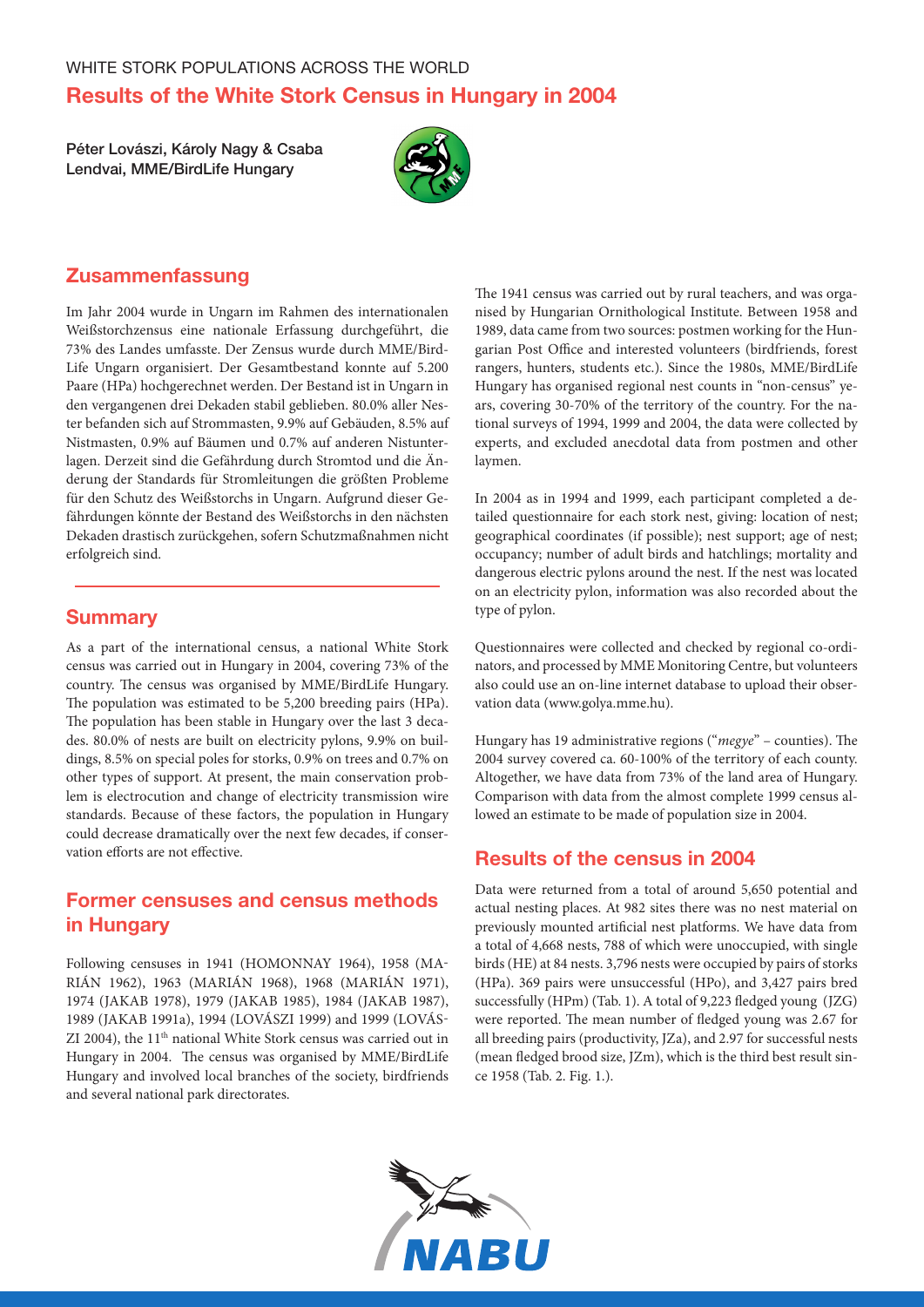As the national census in 1999 covered almost the whole country, by comparing data from the villages which were counted in both 1999 and 2004 it was possible to estimate the total number of breeding pairs of White Stork in Hungary in 2004. In this way, we estimated the size of the breeding population to be 5,200 pairs (HPa) in 2004. Average population density (StD) was 5.48 breeding pairs/100 km2 . The highest density was reported from the northeast hills and western region (>9 pairs/100 km<sup>2</sup>), probably due to the greater extent here of open water and mosaic-like land-use. The lowest density was reported from central Hungary (1.24 pairs/100 km2 ), where large scale agricultural fields, forested hills and the conurbation of Budapest can be found. Density is also high in the Great Hungarian Plain, where natron salt lakes provide good habitat for storks (Fig 2.). The Carpathian basin is influenced by more than one climatic region in the breeding season: dry-hot continental or cool-wet Atlantic. Because of this, the Carpathian basin is a "hot spot" at the meeting point of different biogeographical regions. In some years, the above mentioned salt lakes can be real lakes holding many amphibians and fish, but at other times the lakes can become dry grasslands with huge amount of insects. As the food spectrum of storks is very wide, the birds can find suitable prey regardless of climatic period. Jakab hypothesised a relationship between stork density and soil type (JAKAB 1991b).

# Nest locations

Hungary probably has the highest percentage of nests located on electricity transmission poles anywhere in Europe (see SCHULZ 1999). The first nests on pylons were reported during the 1968 census. Only a decade later, 34% of nests were built on electricity poles, and so in the early 1980s, nature conservation organisations and electric power companies developed a stork nest platform for electricity poles. 2,900 platforms were installed during the 1980s, and another 2,750 in the years since 1996. Because of this, and the loss at the same time of traditional nesting places (like haystacks, thatched roofs, old trees, wide chimneys), 88.5 % of stork nests are now located on poles: 80.0% on electricity pylons and 8.5% on poles specially built for storks. Only 9.9 % of storks breed on buildings and 0.9 % on trees. The diversity of nest supports is very low in Hungary (Fig. 3).

# Development of the breeding population

The 1941 total of ca. 15,000-16,000 breeding pairs had halved by the 1950s, probably due to the loss of feeding habitats and traditional breeding places. The population continued to decline until the 1970s. Since then, an estimated 4,800-5,600 pairs of White Storks have bred in Hungary, probably varying according to weather conditions, and the population has been stable over the last three decades (Fig. 4.).

## Conservation issues – overhead electricity wires

Because a very high proportion of all White Stork nests are built on electricity transmission poles, stork conservation is largely dependant on co-operation of electric power companies.

In Hungary, the insulators of 10-20 kV pylons are installed upright, which presents a high risk of electrocution to large birds. Dangerous pylon types were reported from within a 100 m radius of 1,444 stork nests (26.8% of all nests). As not all census participants collected data on these, a larger proportion of nests (probably at least 40%) are at risk by electrocution. Electrocution by the transmission network accounted for 87.8% of mortality in young and adult storks (Tab. 3).

MME/BirdLife Hungary has successfully developed a special insulator for 20 kV horizontal cantilevers used on the most widespread type of pylon in Hungary. It is not suitable for all pylons, and unfortunately in particular not for the most dangerous types. Although the nature conservation authorities are involved in the approval process for new overhead lines, the old ones will kill birds for several years to come. MME/BirdLife Hungary is working on a change of technical standards.

More than 4,000 nests are built on electricity pylons, and so any intervention (rescue of injured birds, thinning of nest material, removal of dangerous objects etc.) is impossible without the support of electric power providers. On a number of occasions, electricity companies have required compensation of their costs (!).

About 500 nests have been moved to poles specially put up for storks. Several hundred nests have also been moved from their original location, rather than simply raised on to a new nest platform. Storks often abandon these relocated nests, usually moving back to their nest original nest site. We analysed data from pylons with nests. 65.5% of pylons were made of concrete, 32.3% of wood, 2.2% of metal (n=2354). Fewer nests were supported by simple pylons (36.1%) than propped or A-type pylons (59.4%) (n=2268). The number of wire directions were: 1 (end-pylon) - 18.7%; 2 (normal) - 49.5%; 3 - 30.0%; more than 3 - 9.8% (n=1,914). Storks favour stable A-type pylons, concrete pylons and pylons with more wires. End-pylons are also favoured because of their higher stability. Nests that are moved to less stable simple pylons are usually abandoned.

These later findings are very important for the future of the White Stork population in the Carpathian Basin. Currently the 220-380 V electric overhead line network consists of 3 or 4 independent, uninsulated wires. Wires are installed on 100-120 cm wide horizontal metal arms, which are suitable for storks to build their nest on. In the near future these systems will be changed to multi-conductor insulated wires (only one cable for each line). Within 10-20 years, most pylons will support only one cable and these will not be suitable for stork nests. The only possibility for storks will be artificial nest platforms, which have to be accepted by storks.

The above-mentioned research of nest site selection will be continued, along with the ELSA colour ringing project, started in 2005.

#### Internet database

MME/BirdLife Hungary established an internet White Stork database. Volunteers can upload basic nest data, data on daily observations, and nest photographs. Members have to sign in with their full name to allow the data to be checked. Basic statistics and maps can be calculated on-line. The database is connected to Google Earth, and visitors can check the locality of nests using aerial photographs.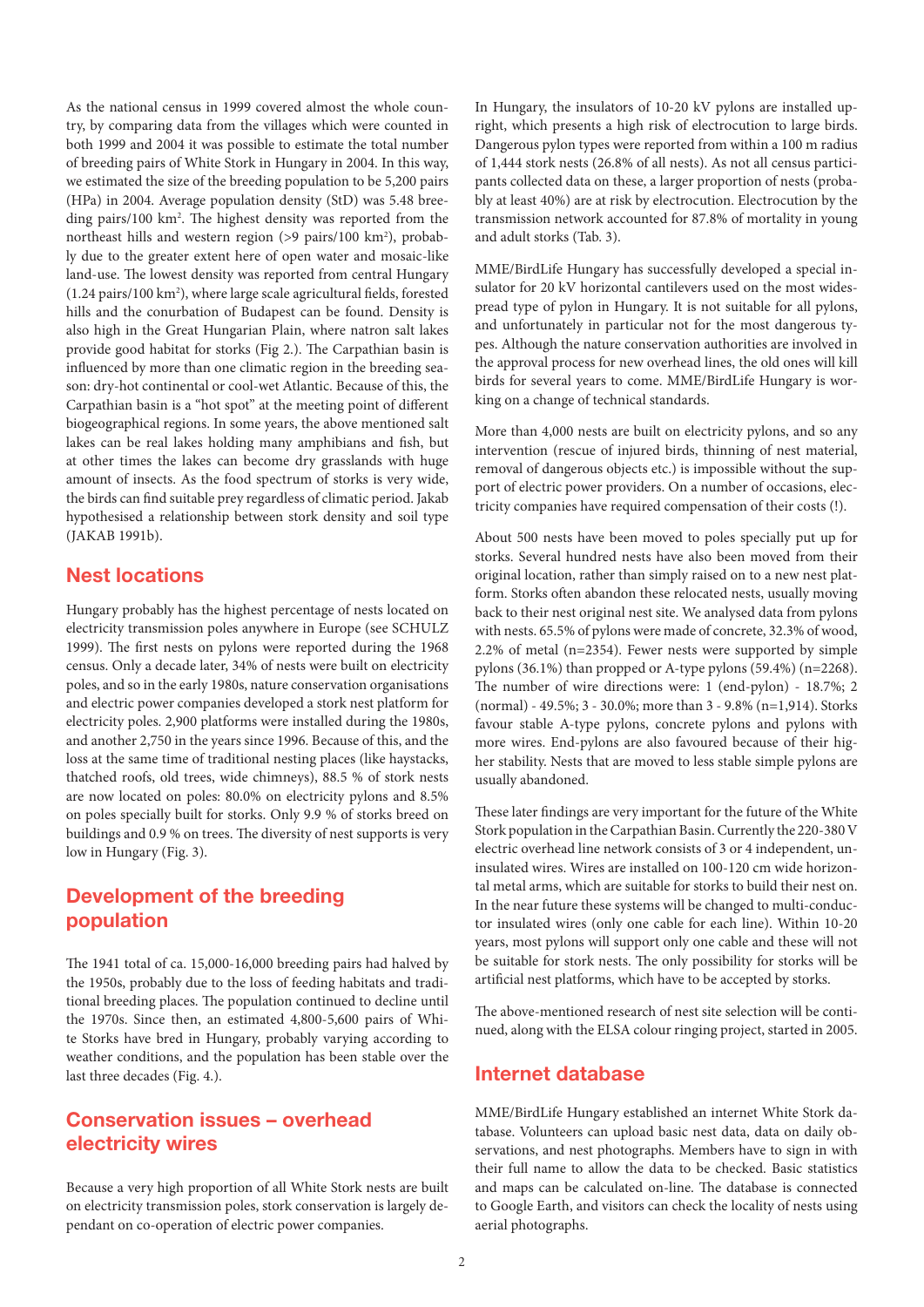# Public Relations

The White Stork is one of the flagship species of MME/BirdLife Hungary. MME organised a "Year of the Storks" event in 1999, publishing a number of leaflets, booklets and posters.

An international project, 'White Stork Protection in the Carpathian Basin', ran from 1998 to 2000, co-ordinated by a Romanian NGO the 'Milvus Group', and involving the Bird Study and Protection Society at Vojvodina, Serbia and MME. The project was funded by the REC – Regional Environmental Fund for Central and East Europe. Besides PR, census and conservation activities, a successful drawing competition about storks was organised for children. Almost 9,000 children took part, from Serbia, Romania, Slovakia and Hungary.

In spite of the fact that the white stork is a 'national bird', in many cases human disturbance drives birds away from their nests.

### Acknowledgements

We would like to dedicate this article to the memory of late Béla Jakab, former national White Stork census co-ordinator. He died in an accident in 2006, at an age of 88 years.

As hundreds of bird friends participated in White Stork censuses, it is impossible to list their names. Nevertheless, we thank all of them for their help.

### **References**

- HOMONNAY, N. (1964). Az 1941. évi gólyaállomány felvétel eredményei. Aquila 71, 83-97.
- JAKAB, B. (1978). Magyarország gólyaállományának 1974. évi felmérése. Year-book of Móra Ferenc Museum at Szeged: 1976/77-1, 495-534.
- JAKAB, B. (1985). A gólya populációdinamikájának két évtizede az 1979. évi felmérés eredményeinek tükrében Magyarországon. Year-book of Móra Ferenc Museum at Szeged: 1982/83-1, 413-451.
- JAKAB, B. (1987). A fehér gólya állománya Magyarországon 1984-ben. Year-book of Móra Ferenc Museum at Szeged: 1987-1, 473-512.
- JAKAB, B. (1991a). Az 1989. évi gólyaszámlálás értékelése. Madártani Tájékoztató 1991/1-2, 3-4. MME/BirdLife Hungary, Budapest.
- JAKAB, B. (1991b). A fehér gólya (*Ciconia ciconia*) elterjedésének összefüggése a talajtípusokkal Magyarországon. Állattani Közlemények LXXVII. 59-67.
- JAKAB, B. (1996b). Beiträge von den letzten 15 Jahren, einschließlich aktueller Erkenntnisse und Ereignisse über den Weißstorch in Ungarn. In: KAATZ, C. & M. KAATZ (Ed) (1996). Jubilee Edition White Stork. Tagungsband der III. Weißstorchtagung, Storchenhof Loburg. 34-39.
- LOVÁSZI, P. (1998). A fehér gólya (Ciconia ciconia) helyzete Magyarországon az 1941- 1994 közötti országos állományfelmérések tükrében. Ornis Hungarica 8 Suppl. 1, 1-8.
- LOVÁSZI, P. (1999). Conservation status of White Stork (*Ciconia ciconia*) in Hungary. In: SCHULZ, H. (ed.) (1999). White Stork on the up? Proceedings book of International Symposium on the White Stork 1996 Hamburg, Germany.
- LOVÁSZI, P. (2004). A fehér gólya (*Ciconia ciconia*) helyzete Magyarországon, 1941- 2002. Aquila 111, 11-18.
- MARIÁN, M. (1962). Der Weißstorch in Ungarn in dem Jahre 1956-1958. Year-book of Móra Ferenc Museum at Szeged: 1960/2, 231-269.
- MARIÁN, M. (1968). Bestandsveränderung beim Weissstorch in Ungarn 1958-1963. Year-book of Móra Ferenc Museum at Szeged: 1968, 283-314.
- MARIÁN, M. (1971). A gólya populáció-dinamikája Magyarországon 1963-1968 Yearbook of Móra Ferenc Museum at Szeged: 1971/1, 37-49.

#### **Author's address:**

Péter Lovászi, Károly Nagy & Csaba Lendvai MME/BirdLife Hungary, Költő u. 21., 1121 Budapest, Hungary, E-Mail: lovaszi.peter@mme.hu



**Fig. 1. Mean fledged brood size (JZa) in Hungary between 1958 and 2004. Gesamtbruterfolg (JZa) in Ungarn zwischen 1958 und 2004.**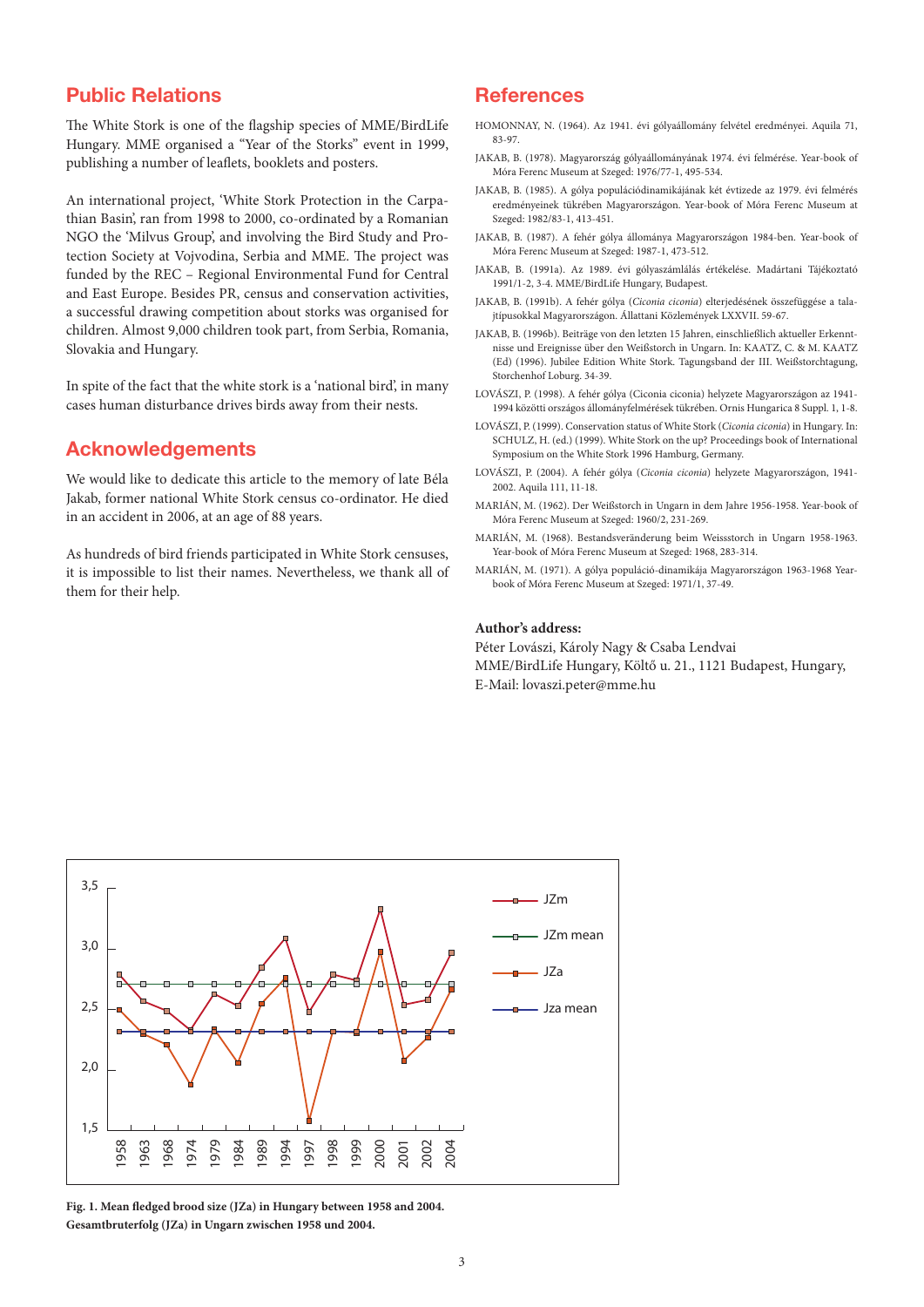

**Fig. 2. Population density (pairs per 100 km²) of the White Stork in Hungary 2004 per UTM Square (10 x10 km). Siedlungsdichte (Paare pro 100 km²) des Weißstorch in Ungarn 2004 pro UTM Quadrant (10 x 10 km).**



**Fig. 3. Changes in nest site selection of the White Stork in Hungary, 1958-2004.**



**Fig. 4. Population development of the White Stork in Hungary, 1941-2004. Populationsentwicklung des Weißstorch in Ungarn zwischen 1941 und 2004.**